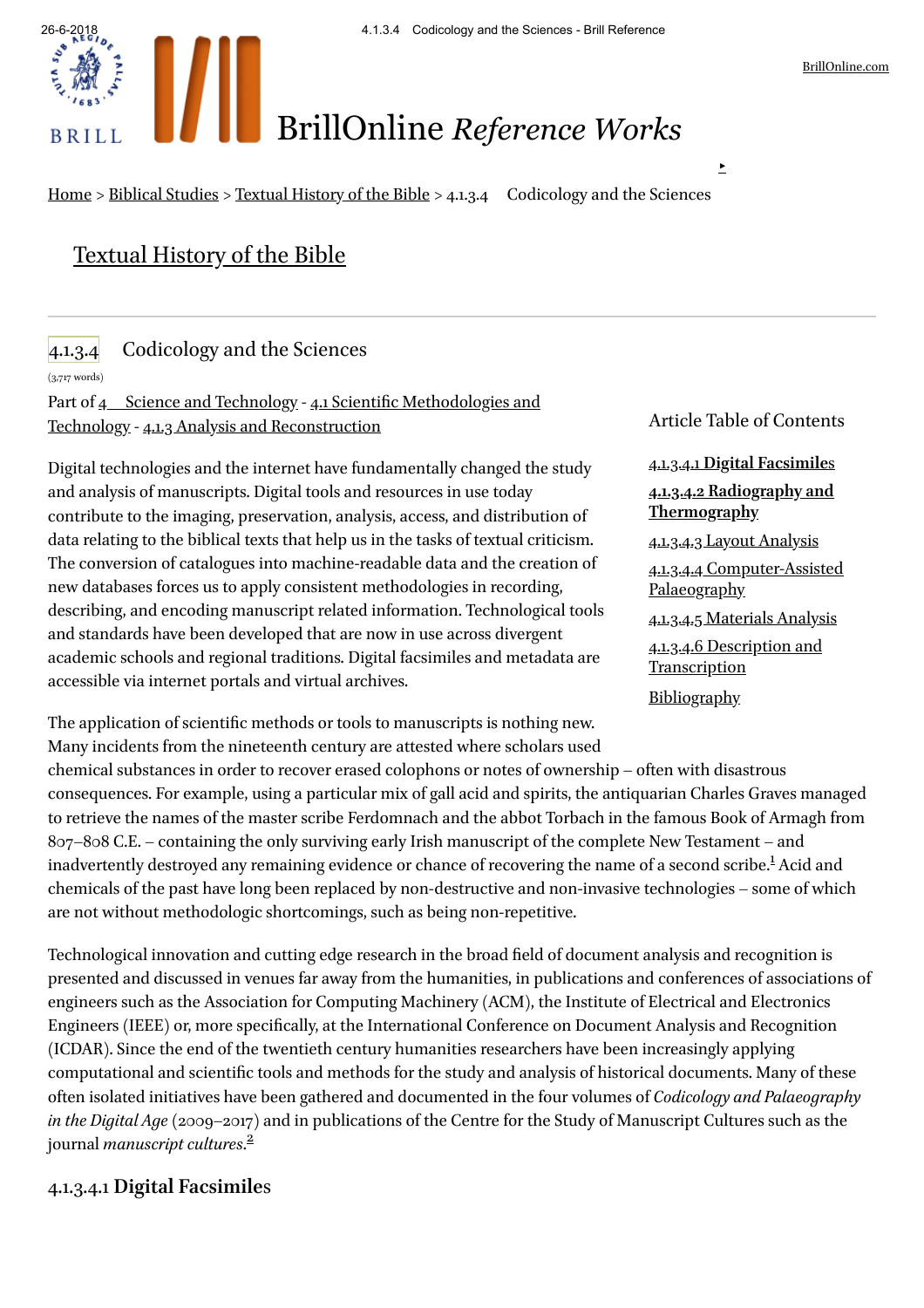At present, the study of a manuscript usually starts with a *digital facsimile*. In-house or external reproduction services within archives and research libraries produce and provide high resolution scans that can be easily shared and viewed on a computer screen. Increasingly, libraries and archives publish digital facsimiles in part or in whole online – on a European level most recently since the Commission recommendation of 27 October 2011 and the Council conclusions of 10 May 2012 on the digitisation and online accessibility of cultural material and digital preservation. [3](#page-6-2)

<span id="page-1-3"></span><span id="page-1-2"></span>A pioneer in digitizing (from September 2000) a complete library of medieval manuscripts, the CEEC – Codices Electronici Ecclesiae Coloniensis project allows full access to images and catalogue data of about four hundred codices from the end of the sixth to sixteenth century C.E., many of which include biblical texts. [4](#page-6-3)

<span id="page-1-5"></span><span id="page-1-4"></span>Standards and guidelines for digital reproduction of manuscripts have been issued by research funding institutions or libraries and archives associations.<sup>[5](#page-6-4)</sup> Book tables and special devices are designed to handle the codices with appropriate care. $^6$  $^6$  Under harmless and stable light conditions high-resolution images are produced in an uncompressed format (such as RAW, TIFF or FITS). From these archive files derivatives are generated in more lightweight formats (such as JPEG) which still allow for deep magnication and observation of small details, otherwise invisible to the eye. Nonetheless, digital surrogates should be treated with caution because technical distortions can lead to the unintentional introduction of artefacts and errors.<sup>[7](#page-6-6)</sup> Ideally, with the digital surrogates, a full record of information is provided about the decisions involved in setting up the parameters for digitizing.<sup>[8](#page-6-7)</sup>

<span id="page-1-8"></span><span id="page-1-7"></span><span id="page-1-6"></span>In order to support interoperability between image repositories and to allow stable and precise *image annotation and references*, a growing consortium of important research libraries is developing and producing the so-called International Image Interoperability Framework (IIIF). [9](#page-6-8)

<span id="page-1-10"></span><span id="page-1-9"></span>Besides conventional digital reproduction, advanced non-destructive *optical technologies* such as *Infrared*, *Multiand Hyperspectral Imaging* (IR, MSI & HIS; 4.1.1.4) are commonly applied for more in-depth studies of codices and other text bearing objects. Capturing non-visible ranges of the spectrum, these technologies allow for measuring reflectance characteristics of manuscript page surface and can help to identify ink, recover faded or hidden text and draw conclusions about the place and date of production.<sup>[10](#page-6-9)</sup> Similarly, Reflectance Transformation Imaging (RTI; 4.1.1.5) provides detailed images of shapes, colours and surface textures along with illumination from diferent angles, showing details that are often unavailable to the naked eye.<sup>[11](#page-6-10)</sup> Easy-to-learn and inexpensive to implement, RTI imaging has proved to be very useful for the study and restoration of, e.g., illuminated manuscripts, papyri and inscriptions. For this, RTI technology is a valid alternative to 3D acquisition in some cultural heritage scenarios. 3D technology itself has been successfully applied for reconstructing and virtually flattening fire-damaged and buckled parchment.<sup>[12](#page-7-0)</sup>

## <span id="page-1-11"></span><span id="page-1-0"></span>**4.1.3.4.2 Radiography and Thermography**

<span id="page-1-15"></span><span id="page-1-14"></span><span id="page-1-13"></span><span id="page-1-12"></span>In the mid-1940s *beta radiography* (a type of x-ray photography) was tested in the USA for revealing diferences in paper thickness. In the late 1950s Russian scientists published the first high quality and high contrast images of watermarks and paper mould.<sup>[13](#page-7-1)</sup> Since then x-ray technologies have been refined to allow more efficient methods such as electron and soft-x-ray radiography.<sup>[14](#page-7-2)</sup> An alternative technology, thermography, has been used in watermark studies, avoiding the implications of radioactive sources.<sup>[15](#page-7-3)</sup> In recent years, x-ray spectrometry has been used to determine the chemical composition of ink and other remains on a manuscript or papyrus surface.<sup>[16](#page-7-4)</sup> Measuring xray fluorescence, salt crystals on fragments on the Dead Sea Scrolls have been discerned. These results are important indicators to draw conclusions about production and original composition.<sup>[17](#page-7-5)</sup> The same technology proves especially effective in recovering erased writings from palimpsest manuscripts. $^{18}$  $^{18}$  $^{18}$  The use of x-ray phasecontrast tomography on the carbonized ancient papyrus scrolls of Herculaneum has revealed letters hidden within the precious artefacts without unrolling them.<sup>[19](#page-7-7)</sup>

#### <span id="page-1-18"></span><span id="page-1-17"></span><span id="page-1-16"></span><span id="page-1-1"></span>4.1.3.4.3 Layout Analysis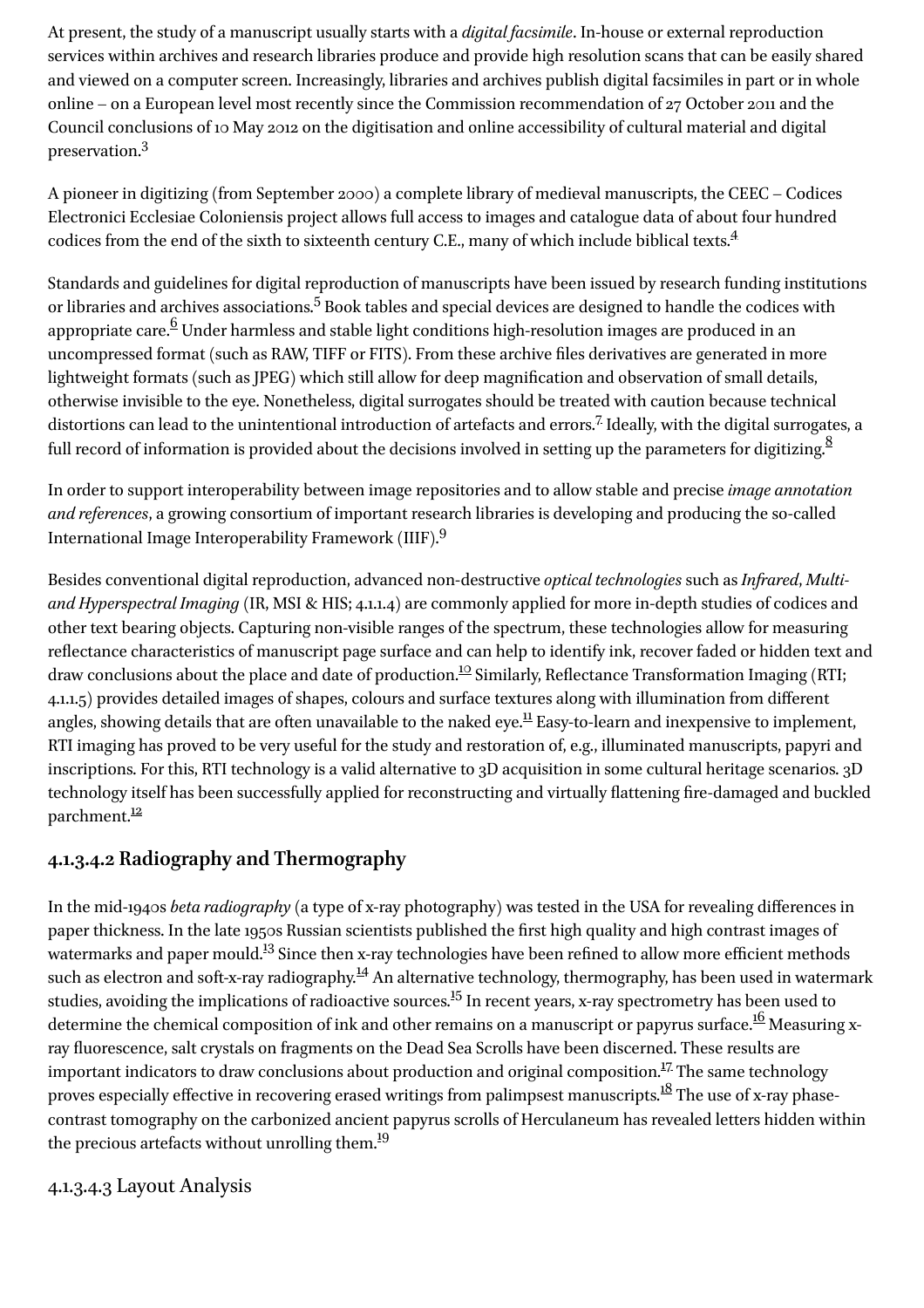<span id="page-2-5"></span><span id="page-2-4"></span><span id="page-2-3"></span>Based on larger numbers of digital manuscripts, automatic *layout analysis* has been carried out in several research projects for two main purposes: (a) to detect layout elements and measurable features in order to generate new descriptive metadata $\frac{20}{2}$  $\frac{20}{2}$  $\frac{20}{2}$  and (b) to identify text blocks and lines as a pre-processing step for handwritten text recognition (HTR). The latter has seen significant advances in the past few years, especially in the context of the European e-Infrastructure project READ,<sup>[21](#page-7-9)</sup> combining pattern recognition technologies with machine learning algorithms based on artificial neural networks.<sup>[22](#page-7-10)</sup> Current experiences using the project's comprehensive platform Transkribus produce transcripts of medieval documents with a character error rate (CER) of less than 10%. An indispensable prerequisite for this degree of accuracy – which is still far below the results of optical character recognition (OCR) from printed texts – is large amounts of training data ("ground truth"), i.e., accurate transcripts of homogeneous documents produced by humans.

#### <span id="page-2-0"></span>4.1.3.4.4 Computer-Assisted Palaeography

<span id="page-2-6"></span>Apart from the recognition of handwritten texts, image analysis technologies have been used for automatically clustering ancient and medieval scripts and analysing the handwriting of individual scribes or scriptoriums. In the so-called Dagstuhl Manifesto published in 2013 leading experts in the eld of*computer-assisted palaeography* documented the potential and limits of tools and algorithms to provide scholars with quantitative evidences for palaeographic arguments.<sup>[23](#page-7-11)</sup> Despite notable successes, serious challenges remain. Among others, there is the "black box" problem: Software produces results without giving any indication of how those results have been obtained. On the other hand, palaeographers are used to working with terminologies and categories that are hardly objective; authoritative attributions and classifications by expert palaeographers have a long-standing tradition in palaeography which is yet to be overcome. Recent experiments geared towards an automatic identification of script types in medieval manuscripts adapt and combine, again, technologies from the field of pattern recognition and artificial intelligence.<sup>[24](#page-7-12)</sup> As to the attribution of scribes (even across multiple scripts), the digital resource and database DigiPal offers a digital framework for analyzing and describing handwriting and decoration referring to  $\overline{\rm{conceptual}}$  models and semantic labels, while still providing sufficient rigor to significantly reduce ambiguities.<sup>[25](#page-7-13)</sup>

#### <span id="page-2-8"></span><span id="page-2-7"></span><span id="page-2-1"></span>4.1.3.4.5 Materials Analysis

<span id="page-2-10"></span><span id="page-2-9"></span>In the mid-1990s a group of researchers successfully extracted *DNA* [\(4.1.3.4.3\)](http://referenceworks.brillonline.com/entries/textual-history-of-the-bible/4134-codicology-and-the-sciences-COM_225907#4.1.3.4.3) from parchment fragments of the Judean desert. $\frac{26}{5}$  $\frac{26}{5}$  $\frac{26}{5}$  Since then several tests and experiments with medieval parchment manuscripts have proven successful, extracting and analysing genetic information and opening up a wide horizon for research on parchment production and the potential influence of diet, urbanisation, animal husbandry and trade.<sup>[27](#page-7-15)</sup> However, as promising as those attempts are, two major problems have prevented the creation of extensive DNA data collections: The method is destructive; for the extraction of the DNA parchment samples of at least 0.5 x 0.5 cm or 5 mg need to be cut out of the respective manuscript leaf. The second shortcoming involves the adequate storage of the extracted DNA, which needs to be frozen to preserve its integrity.

In a recent study, *protein* from parchment surfaces has been extracted by using an electrostatic charge generated by gentle rubbing of a PVC eraser on the membrane surface – a common practice used by conservators to clean a manuscript. Using this novel non-invasive and low-cost method, seventy-two pocket Bibles originating in thirteenth-century France, England, and Italy and two hundred ninety-three additional parchment samples have been analysed. As a result, the use of more than one mammal species in a single codex could be identified, consistent with the local availability of hides. These results further suggest that ultrafine vellum does not necessarily derive from the use of abortive or new born animals with ultrathin hides (so-called "uterine vellum"), but could reflect a production process that allowed the skins of maturing animals of several species to be rendered into vellum of equal quality and fineness.<sup>[28](#page-7-16)</sup> The same researchers applied the so-called tribolectric, eraser-based technique to a twelfth-century copy of the Gospel of Luke to uncover an unexpected pattern of interleaved calfskin and sheepskin, with some leaves of goatskin, considered to be of minor quality and used "as a last resort."<sup>[29](#page-7-17)</sup> The method has also been extended to include the analysis of biomolecular information of manuscript users, which accumulated over the 1,000-year lifespan of the York Gospels. $^{30}$  $^{30}$  $^{30}$ 

## <span id="page-2-13"></span><span id="page-2-12"></span><span id="page-2-11"></span><span id="page-2-2"></span>4.1.3.4.6 Description and Transcription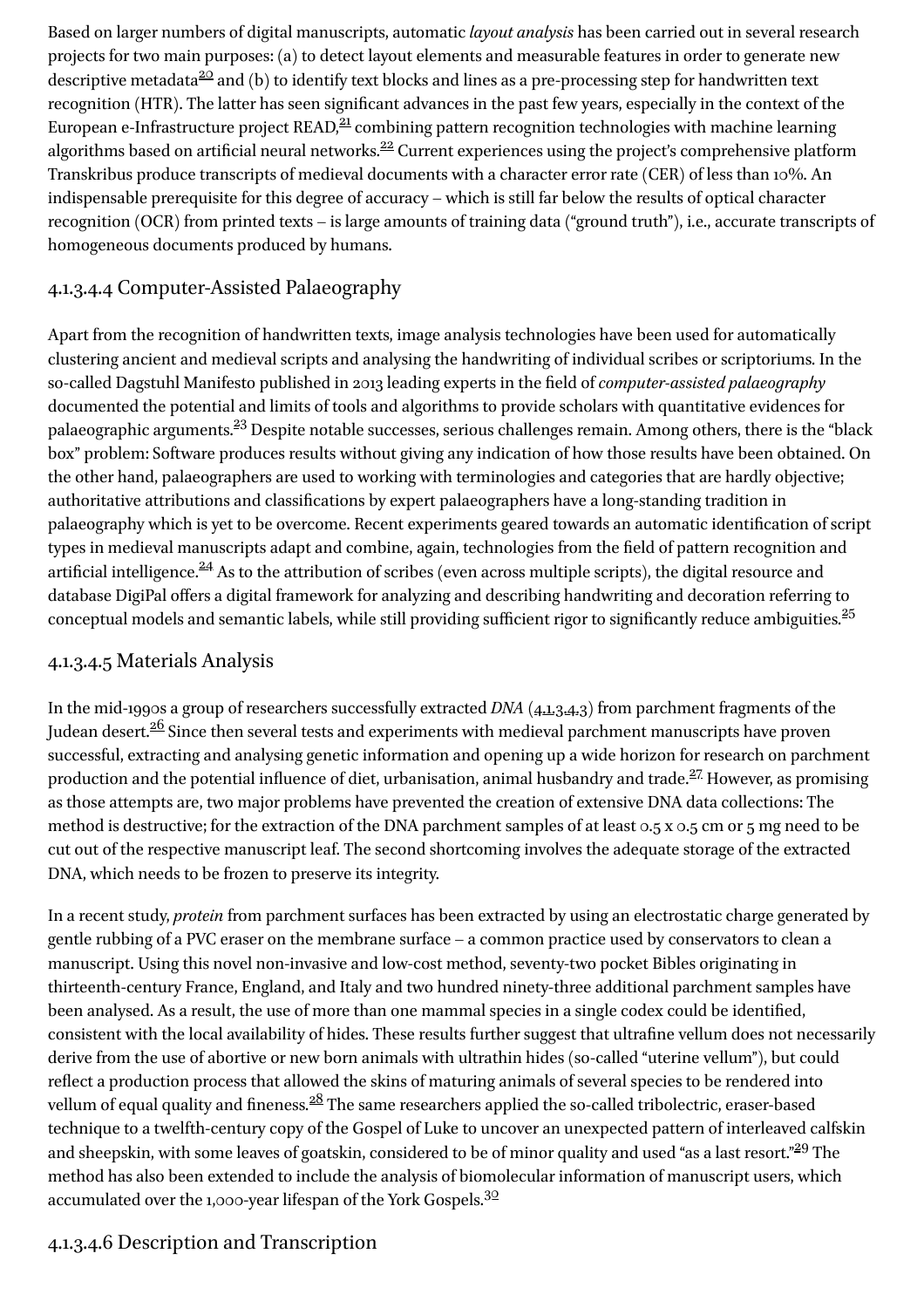<span id="page-3-2"></span><span id="page-3-1"></span>In the past decades, an international consortium of textual scholars, the Text Encoding Initiative (TEI), has developed an encoding standard for the systematic *description and transcription* of manuscripts.<sup>[31](#page-7-19)</sup> The TEI guidelines are accepted by cataloguers, researchers, and funding institutions<sup>[32](#page-7-20)</sup> as the *de facto* standard for capturing, enriching and exchanging manuscript transcriptions and metadata in a structured and machinereadable way. A special interest group (SIG) is continuously enhancing the standard with regard to codicological phenomena and research questions.

A principal physical feature of the medieval codex is the gathering structure. Several attempts have been undertaken to describe, visualize, and communicate the gathering of quires and folios, also known as collation, in a formalised way. VisColl has been recently presented as a tool designed to visualize the physical construction of codices suggesting, for this purpose, a TEI conformant encoding model overcoming both diferences and shortcomings of traditional collation formulas.<sup>[33](#page-7-21)</sup>

<span id="page-3-5"></span><span id="page-3-4"></span><span id="page-3-3"></span>In the past decades, material sciences and informational technologies have widened the scope and greatly enhanced the methods and results of codicological research. Collaborative work practices among archivists, conservators, textual scholars, and scientists are predominant. This pertains to material investigations and the development of new tools (as described above), to digital publications (such as most notably the digital edition of the Codex Sinaiticus<sup>[34](#page-7-22)</sup>), to virtual research environments (such as the Greek New Testament Virtual Manuscript Room $^{35})$  $^{35})$  $^{35})$  and, ultimately, to the integration of digital catalogues, archives, and databases to allow access to massive amounts of codicological information.

#### Franz [Fischer](http://referenceworks.brillonline.com/search?s.au=Franz+Fischer)

#### <span id="page-3-0"></span>Bibliography

M. Baechler and R. Ingold, "Multi Resolution Layout Analysis of Medieval Manuscripts Using Dynamic MLP," *International Conference on Document Analysis and Recognition* (2011): 1185–89. doi:10.1109/ICDAR.2011.239.

C. Brockmann, M. Friederich, O. Hahn, B. Neumann, and I. Rabin (eds.), *Natural Sciences and Technology in Manuscript Studies: Proceedings of the 'Conference on Natural Sciences and Technology in Manuscript Analysis' at the University of Hamburg, SFB 950 'Manuskriptkulturen in Asien, Afrika und Europa'* – *Centre for the Study of Manuscript Cultures, 4–6 December 2013* (manuscript cultures 7; Hamburg: Centre for the Study of Manuscript Cultures, 2014), [[https://www.manuscript-cultures.uni-hamburg.de/MC/manuscript\\_cultures\\_no\\_7.pdf\]](https://www.manuscript-cultures.uni-hamburg.de/MC/manuscript_cultures_no_7.pdf).

H. Busch and S. Chandna, "eCodicology: The Computer and the Medieval Library," *Codicology and Palaeography in the Digital Age* 4 (2017): 3–23. urn:nbn:de:hbz:38-77777.

H. Busch, F. Fischer, and P. Sahle (eds.), *Kodikologie und Paläographie im digitalen Zeitalter 4* – *Codicology and Palaeography in the Digital Age 4* (Schriftenreihe des Instituts für Dokumentologie und Editorik 11; Norderstedt: Books on Demand, 2017), urn:nbn:de:hbz:38-77742.

Ana Čamba, M. Gau, F. Hollaus, S. Fiel, and R. Sablatnig, "Multispectral Imaging, Image Enhancement, and Automated Writer Identification in Historical Manuscripts," *Manuscript Cultures* 7 (2014): 83-91.

*Kodikologie und Paläographie im digitalen Zeitalter* – *Codicology and Palaeography in the Digital Age, Schriftenreihe des Instituts für Dokumentologie und Editorik (SIDE)* (Norderstedt: Books on Demand, 2009–2017)

M. Dahlström, "Critical Editing and Critical Digitization," in *Text Comparison and Digital Creativity: The Production of Presence and Meaning in Digital Text Scholarship* (eds. E. Thoutenhoofd, A. van der Weel, and W. Th. van Peursen; Scholarly Communication 1; Brill: Leiden, 2010), 79–97.

Cambridge: MIT Press, 2015), 467–81. M. Dahlström, "Critical Transmission," in *Between Humanities and the Digital* (eds. P. Svensson and D.T. Goldberg;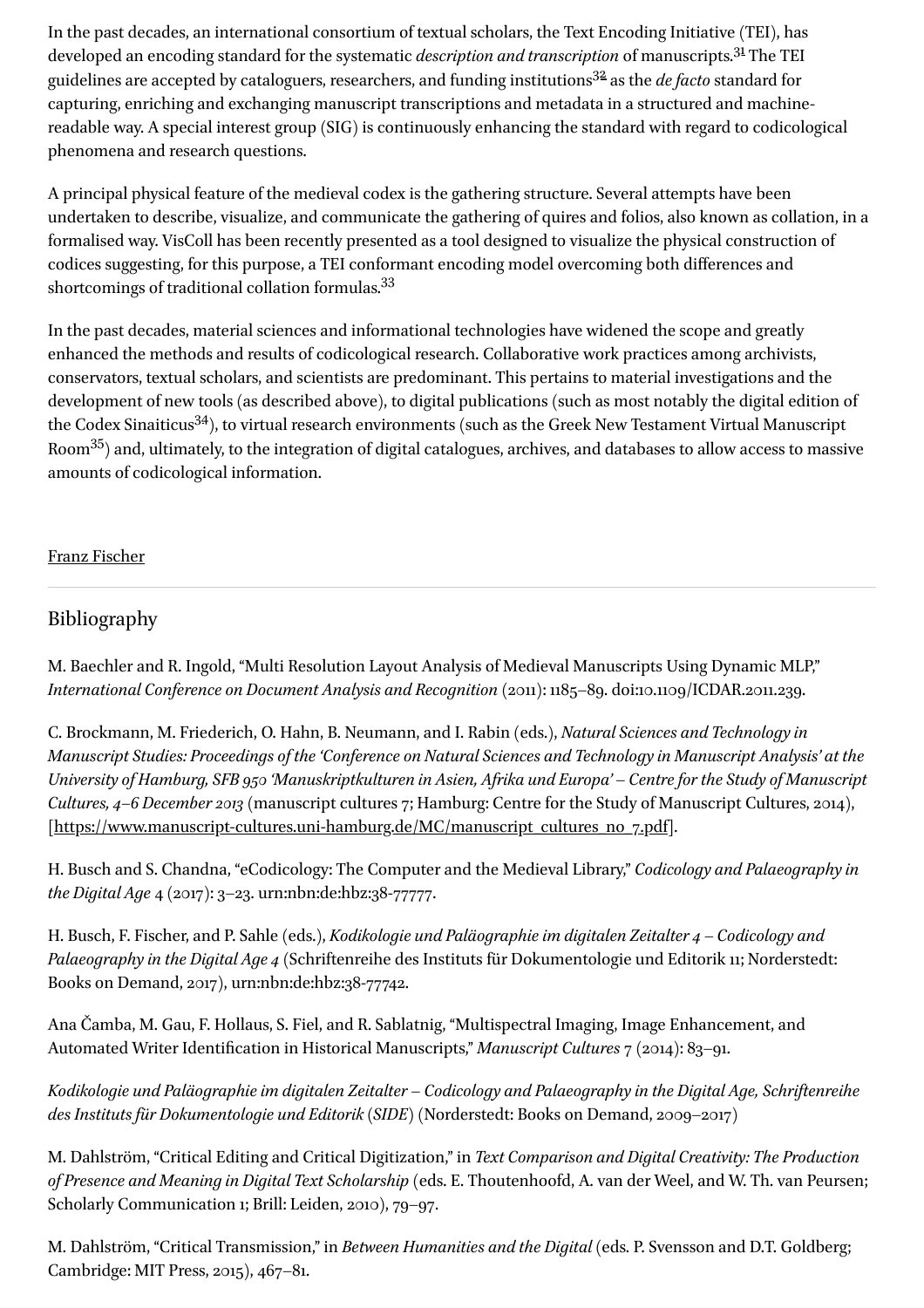D. Deckers and L. Glaser, "Zum Einsatz von Synchrotronstrahlung bei der Wiedergewinnung gelöschter Texte in Palimpsesten mittels Röntgenfluoreszenz," *Codicology and Palaeography in the Digital Age* 2 (2010): 181–90, urn:nbn:de:hbz:38-43494.

*DFG Practical Guide on Digitisation for thefunding area Scientic Library Services and Information Systems* (LIS) (Bonn: Deutsche Forschungsgemeinschaft, 2009) [[http://www.dfg.de/download/pdf/foerderung/programme/lis/praxisregeln\\_digitalisierung\\_en.pdf\]](http://www.dfg.de/download/pdf/foerderung/programme/lis/praxisregeln_digitalisierung_en.pdf).

O. Duntze, T. Schaßan, and G. Vogeler, *Kodikologie und Paläographie im digitalen Zeitalter3* – *Codicology and Palaeography in the Digital Age 3* (Schriftenreihe des Instituts für Dokumentologie und Editorik 10; Norderstedt: Books on Demand, 2015), urn:nbn:de:hbz:38-71519.

N. Eichenberger, A. Garz, K. Chen, H. Wei, R. Ingold, and M. Liwicki, "DivaDesk: A Holistic Digital Workspace for Analysing Historical Document Images," *Manuscript Cultures* 7 (2014): 69–82.

D.P. Erastov, "The Beta-radiographic Technique of Reproducing Watermarks Found in Documents," In Collected Works for 1958 (Leningrad: *A*cademy of Sciences of the U.S.S.R. – Laboratory for the Techniques for Restoring and Preserving Documents and Books, 1958) [Russian].

*ETH Library Best Practices Digitization* (Zurich, 2016) (version 1.1)  $[\text{http://www.library.ethz.ch/en/content/download/19891/513502/version/g/file/best-practices-}$ digitalisierung\_en.pdf].

S. Fiddyment, B. Holsinger, C. Ruzzier, A. Devine, A. Binois, U. Albarella, R. Fischer, E. Nichols, A. Curtis, E. Cheese, M.D. Teasdale, C. Checkley-Scott, S.J. Milner, K.M. Rudy, E.J. Johnson, J. Vnouček, M. Garrison, S. McGrory, D.G. Bradles, and M.J. Collins, "Animal Origin of 13th-century Uterine Vellum Revealed Using Noninvasive Peptide Fingerprinting," *Proceedings of the National Academy of Sciences of the United States of America* 112.49 (December 8, 2015): 15066–15071, doi:10.1073/pnas.1512264112.

F. Fischer, C. Fritze, and G. Vogeler (eds.), *Kodikologie und Paläographie im digitalen Zeitalter 2* – *Codicology and Palaeography in the Digital Age 2* (Schriftenreihe des Instituts für Dokumentologie und Editorik 3; Norderstedt: Books on Demand, 2011), urn:nbn:de:hbz:38-43377.

A. Gibbons, "Goats, Bookworms, a Monk's Kiss: Biologists Reveal the Hidden History of Ancient Gospels," *Science Magazine*(July 25, 2017), doi:10.1126/science.aan7150.

A.P. Giotis, G. Skas, B. Gatos, and C. Nikou, "A Survey of Document Image Word Spotting Techniques," *Pattern Recognition* 68 (2017): 310–32, doi:10.1016/j.patcog.2017.02.023.

L. Glaser and D. Deckers, "The Basics of Fast-scanning XRF Element Mapping for Iron-Gall Ink Palimpsests," *manuscript cultures*  $7$  (2014): 104–11.

T. Hassner, M. Rehbein, P.A. Stokes, and L. Wolf, "Computation and Palaeography: Potentials and Limits," *Dagstuhl Manifestos* 2.1 (2013): 14–35, doi:10.4230/DagMan.2.1.14 (also published in *Codicology and Palaeography in the Digital Age* 3 [2015]: 1–27, urn:nbn:de:hbz:38-76986).

M. Kestemont, V. Christlein and D. Stutzmann, "Artificial Paleography: Computational Approaches to Identifying Script Types in Medieval Manuscripts," Speculum 92, no. S1 (2017): 86-109, doi:10.1086/694112.

T. Malzbender, D.Gelb, and H. Wolters: "Polynomial Texture Maps," in *Proceedings of the 28th Annual Conference on Computer Graphics and Interactive Techniques* (SIGGRAPH'01) (ed. L. Pocock; New York: ACM Special Interest Group on Computer Graphics and Interactive Techniques, 2001), 519–28, doi:10.1145/383259.383320.

 $h = \frac{1}{\sqrt{1-\frac{1}{\sqrt{1-\frac{1}{\sqrt{1-\frac{1}{\sqrt{1-\frac{1}{\sqrt{1-\frac{1}{\sqrt{1-\frac{1}{\sqrt{1-\frac{1}{\sqrt{1-\frac{1}{\sqrt{1-\frac{1}{\sqrt{1-\frac{1}{\sqrt{1-\frac{1}{\sqrt{1-\frac{1}{\sqrt{1-\frac{1}{\sqrt{1-\frac{1}{\sqrt{1-\frac{1}{\sqrt{1-\frac{1}{\sqrt{1-\frac{1}{\sqrt{1-\frac{1}{\sqrt{1-\frac{1}{\sqrt{1-\frac{1}{\sqrt{1-\frac{1}{\sqrt{1-\frac{1}{\sqrt{1-\frac{1}{\sqrt{1-\frac$ M. Mayer, "Digitalisierung mittelalterlicher Handschriften an der Universitätsbibliothek Graz" [[http://cool.conservation-us.org/iada/ta99\\_185.pdf](http://cool.conservation-us.org/iada/ta99_185.pdf)].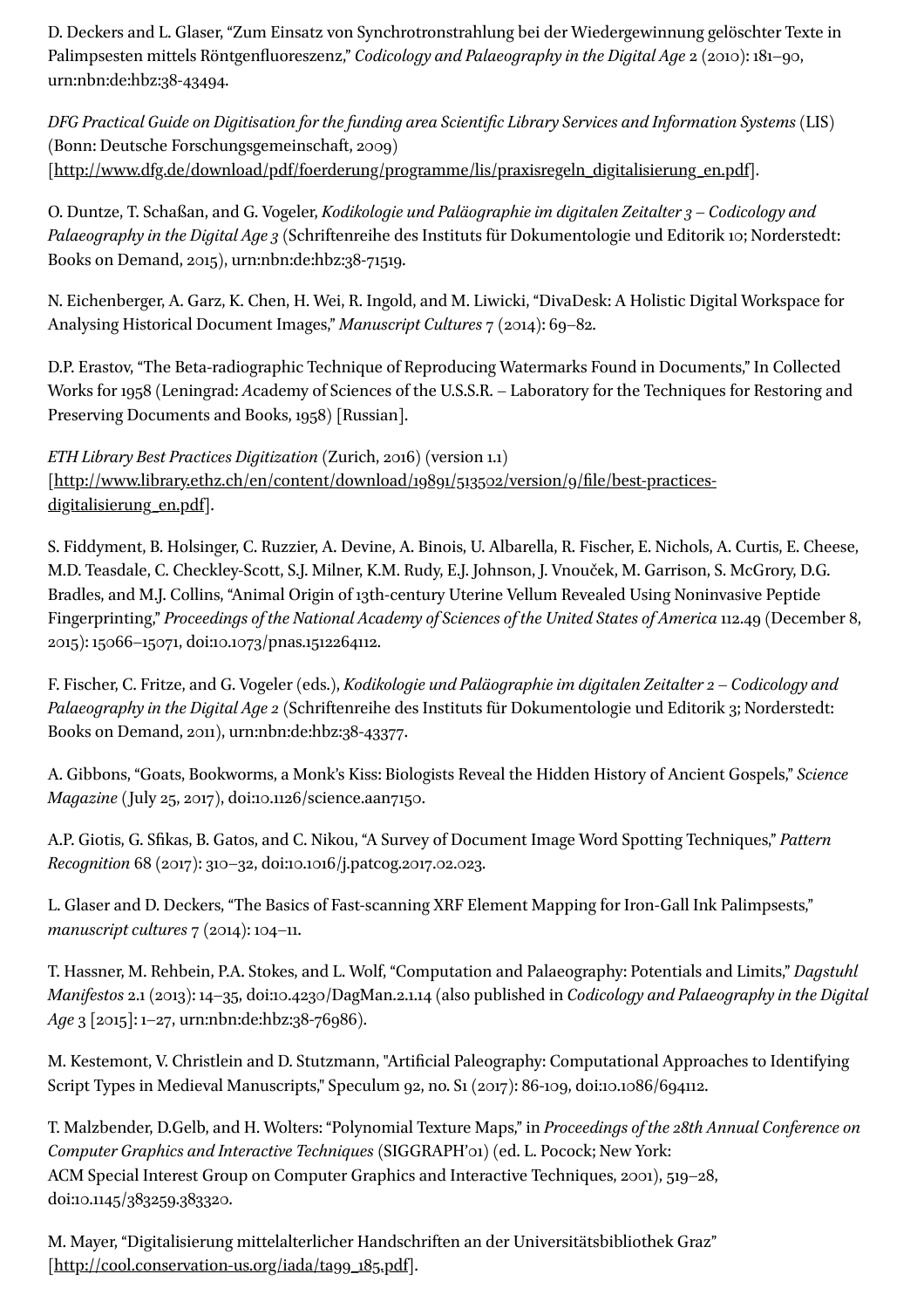P. Meinlschmidt, C. Kämmerer, and V. Märgner, "Thermographie – ein neuartiges Verfahren zur exakten Abnahme, Identizierung und digitalen Archivierung von Wasserzeichen in mittelalterlichen und frühneuzeitlichen Papierhandschriften, -zeichnungen und –drucken," *Codicology and Palaeography in the Digital Age* 2 (2010): 209–26, urn:nbn:de:hbz:38-43513.

V. Mocella, E. Brun, C. Ferrerro, and D. Delattre, "Revealing Letters in Rolled Herculaneum Papyri by X-ray Phasecontrast Imaging," *Nature Communications* 6 (2015): art. no. 5895; doi:10.1038/ncomms6895.

K. Pal, N. Avery, P. Boston, A. Campagnolo, C. De Stefani, H. Matheson-Pollock, D. Panozzo, M. Payne, C. Schüller, C. Sanderson, C. Scott, P. Smith, R. Smither, O. Sorkine-Hornung, A. Stewart, E. Stewart, P. Stewart, M. Terras, B. Walsh, L. Ward, L. Yamada and T. Weyrich, "Digitally reconstructing the Great Parchment Book: 3D recovery of firedamaged historical documents," *Digital Scholarship in the Humanities*, Volume 32, Issue 4,1 (2017), 887-917, [https://doi.org/10.1093/llc/fqw057"](https://doi.org/10.1093/llc/fqw057%22%20doi:10.1093/llc/fqw057) doi:10.1093/llc/fqw057.

G. Palma, M. Corsini, P. Cignoni, R. Scopigno, and M. Mudge, "Dynamic Shading Enhancement for Reflectance Transformation Imaging," *ACM Journal on Computers and Cultural Heritage* 3.2 (2010): doi:10.1145/1841317.1841321.

D. Porter, A. Campagnolo, and E. Connelly, "VisColl: A Collation Tool for Manuscript Studies," *Codicology and Palaeography in the Digital Age* 4 (2017): 81–100, urn:nbn:de:hbz:38-77821.

I. Rabin, O. Hahn, and M. Geissbühler, "Combining Codicology and X-Ray Spectrometry to Unveil the History of Production of Codex germanicus 6 (Staats- und Universitätsbibliothek Hamburg)," *manuscript cultures* 7 (2014): 126–31.

M. Rehbein, P. Sahle, and T. Schaßan, *Kodikologie und Paläographie im digitalen Zeitalter* – *Codicology and Palaeography in the Digital Age*(Schriftenreihe des Instituts für Dokumentologie und Editorik 2; Norderstedt: Books on Demand, 2009), urn:nbn:de:hbz:38-29393.

P. Rückert, S. Hodeček, and E. Wenger (eds.), *Bull's Head and Mermaid: The History of Paper and Watermarks from the Middle Ages to the Modern Period*: Booklet and Catalogue of the Exhibition presented by the Landesarchiv Baden-Württemberg, Hauptstaatsarchiv Stuttgart and the Austrian Academy of Sciences, Kommission für Schrift- und Buchwesen des Mittelalters (Stuttgart: Hauptstaatsarchiv, 2009)

[[http://www.bernstein.oeaw.ac.at/twiki/pub/Main/ProjectExhibitions/bernstein\\_2009\\_book\\_en.pdf\]](http://www.bernstein.oeaw.ac.at/twiki/pub/Main/ProjectExhibitions/bernstein_2009_book_en.pdf).

T. Schaßan, "Some Roads to Script Classification: Via Taxonomy and Other Ways," *Codicology and Palaeography in the Digital Age* 4 (2017): 165–77, urn:nbn:de:hbz:38-77885.

M. Schnöpf, review of *Codex Sinaiticus* [http://www.codex-sinaiticus.net,](http://www.codex-sinaiticus.net/) *ride A review journal for digitaleditions and resources* 1 (2014), doi:10.18716/ride.a.1.2.

R. Sharpe, "Palaeographical Considerations in the Study of the Patrician Documents in the Book of Armagh," *Scriptorium* 36 (1982), 3–28.

P. Shiel, M. Rehbein, and J. Keating, "The Ghost in the Manuscript: Hyperspectral Text Recovery and Segmentation," *Codicology and Palaeography in the Digital Age*1 (2009): 159–74, urn:nbn:de:hbz:38-29688.

T. Stinson, "Counting Sheep: Potential Applications of DNA Analysis to the Study of Medieval Parchment Production," *Codicology and Palaeography in the Digital Age* 2 (2011): 191–207, urn:nbn:de:hbz:38-43508.

T. Stinson, "Knowledge of the Flesh: Using DNA Analysis to Unlock Bibliographical Secrets of Medieval Parchment," *The Papers of the Bibliographical Society of America* 103.4 (December 2009): 435–53.

P.A. Stokes, "Scribal Attribution across Multiple Scripts: A Digitally Aided Approach," Speculum 92/51 (2017), 65– 85, <https://doi.org/10.1086/693968>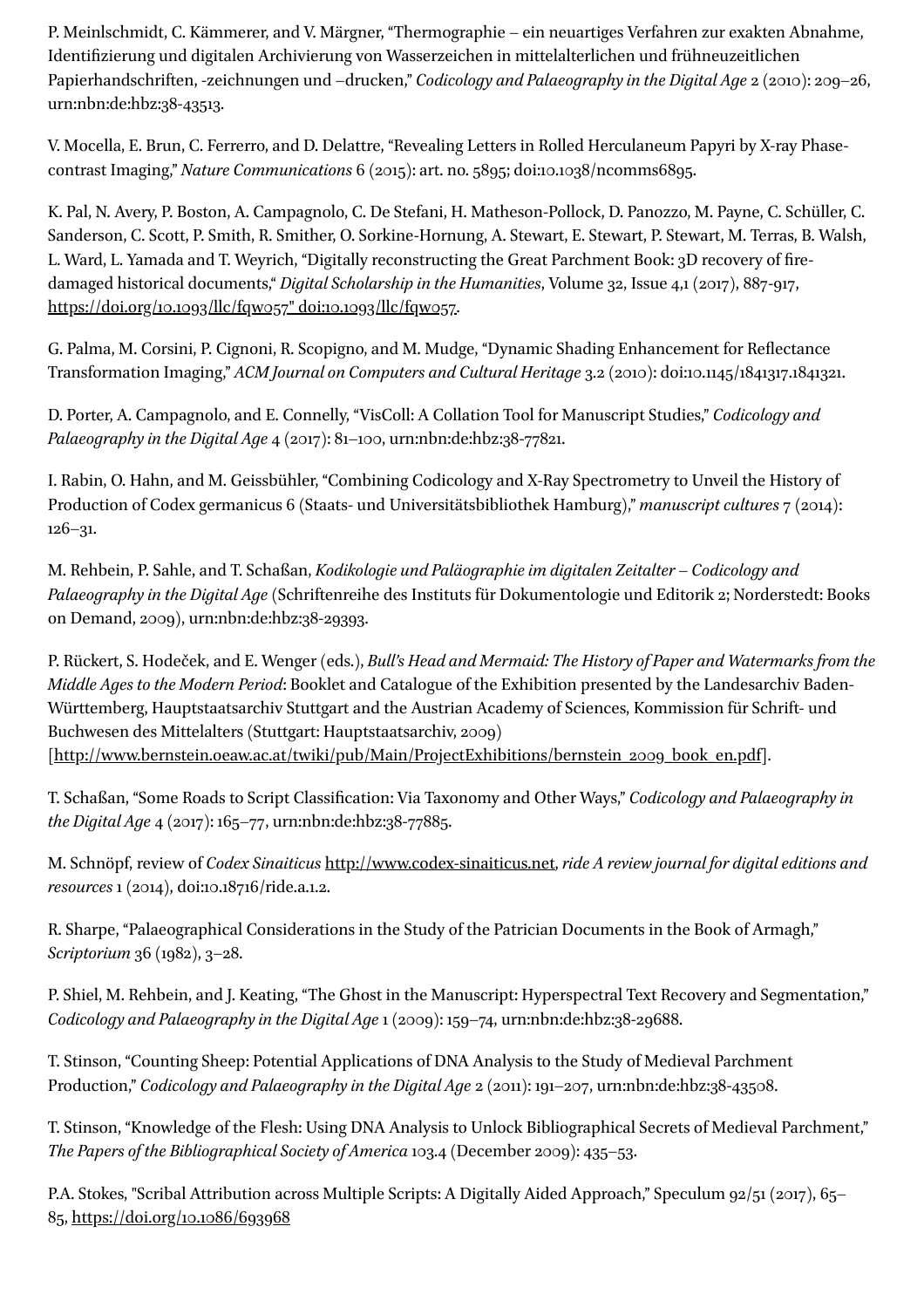D. Stökl Ben Ezra, "Interdisciplinary Perspectives from Material and Computer Sciences on the Dead Sea Scrolls and Beyond," *manuscript cultures* 7 (2014): 92–103.

D. Stutzmann, "Clustering of Medieval Scripts through Computer Image Analysis: Towards an Evaluation Protocol," *Digital Medievalist* 10 (2016): doi:10.16995/dm.61.

M.D. Teasdale, S. Fiddyment, J. Vnouček, V. Mattiangeli, C. Speller, A. Binois, M. Carver, C. Dand, T.P. Newfield, C.C. Webb D.G. Bradley, and M.J. Collins, "The York Gospels: A One Thousand Year Biological Palimpsest," *bioRxiv* 146324 (July 24, 2017), doi:10.1101/146324.

M. Terras, "Artefacts and Errors: Acknowledging Issues of Representation in the Digital: Imaging of Ancient Texts," *Codicology and Palaeography in the Digital Age* 2 (2010): 43–61, urn:nbn:de:hbz:38-43429.

M. Thaller (ed.), *Codices Electronici Ecclesiae Coloniensis* – *Eine mittelalterliche Kathedralbibliothek in digitaler Form* (Fundus Beiheft; Forum für Geschichte und ihre Quellen; Göttingen: Duehrkohp & Radicke, 2001).

T. Wolf, I. Rabin, I. Mantouvalou, B. Kanngiesser, W. Malzer, E. Kindzorra, and O. Hahn, "Provenance Studies on Dead Sea Scrolls Parchment by Means of Quantitative Micro-XRF," *Analytical and Bioanalytical Chemistry* 402.4 (2012): 1493–1503, doi:10.1007/s00216-011-5270-2.

S.R. Woodward, G. Kahila Bar-Gal, P. Smith, C. Greenblatt, J. Zias, and M. Broshi, "Analysis of Parchment Fragments from the Judean Desert Using DNA Techniques," in *Current Research and Technological Developments in the Dead Sea Scrolls: Conference on the Texts from the Judean Desert, Jerusalem,30 April 1995* (eds. D.W. Parry and S.D. Ricks; STDJ 20; Leiden: Brill, 1996), 215–38.

#### *Notes*

<span id="page-6-0"></span>[1](#page-0-1). See Sharpe, "Palaeographical Considerations."

<span id="page-6-1"></span>[2.](#page-0-2) See especially vol. 7, 2014; [http://www.manuscript-cultures.uni-hamburg.de/mc\_e.html]. All hyperlinks in this article were accessed last on November 3rd, 2017.

<span id="page-6-2"></span>[3.](#page-1-2) Commission recommendation of October 27th, 2011 on the digitisation and online accessibility of cultural material and digital preservation, OJ L 283, 29.10.2011, 39–45 [http://data.europa.eu/eli/reco/2011/711/oj]. Council conclusions of May 10th, 2012 on the digitisation and online accessibility of cultural material and digital preservation, OJ C 169, 15.6.2012, 5–8 [http://eur-lex.europa.eu/legal-content/EN/ALL/? uri=CELEX:52012XG0615(02)].

<span id="page-6-3"></span>[4](#page-1-3). Thaller (ed.), *Codices Electronici Ecclesiae Coloniensis*.

<span id="page-6-4"></span>[5.](#page-1-4) See, for example, the *DFG Practical Guide on Digitisation for thefunding area Scientic Library Services and Information Systems*.

<span id="page-6-5"></span>[6.](#page-1-5) Such as the Graz Book Table (see Mayer, "Digitalisierung mittelalterlicher Handschriften an der Universitätsbibliothek Graz").

<span id="page-6-6"></span>[7.](#page-1-6) Terras, "Artefacts and Errors."

<span id="page-6-7"></span>[8](#page-1-7). Dahlström, "Critical Editing and Critical Digitization."

<span id="page-6-8"></span>[9](#page-1-8). *IIIF (International Image Interoperability Framework* $^{TM}$ *) [http://iiif.io/].* 

<span id="page-6-9"></span>[10](#page-1-9). Shiel, Rehbein, and Keating, "The Ghost in the Manuscript"; Čamba et al., "Multispectral Imaging."

<span id="page-6-10"></span>[11.](#page-1-10) Malzbender, Gelb, and Wolters: "Polynomial Texture Maps"; Palma et al., "Dynamic Shading Enhancement."